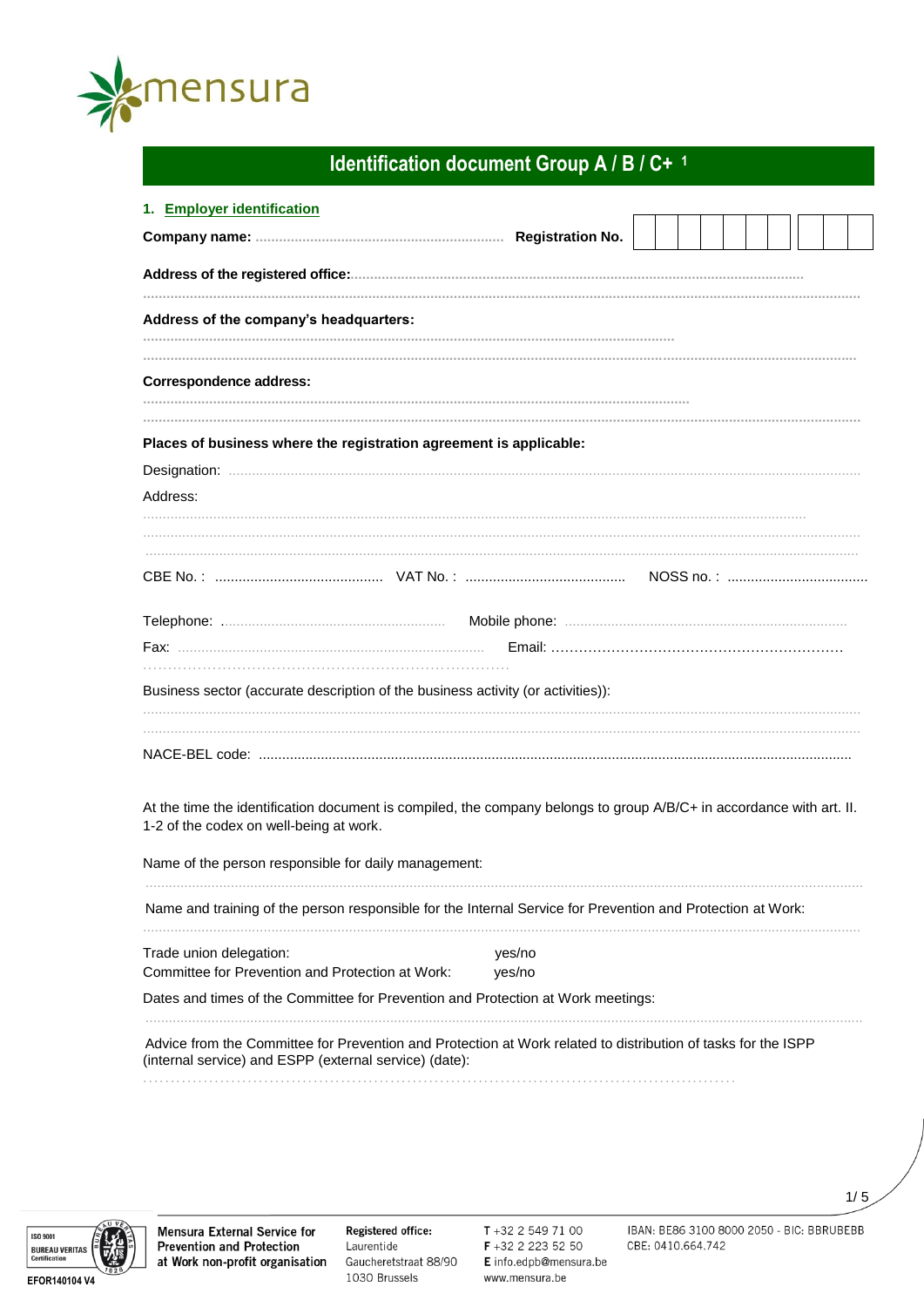

# **2. Preferential responsibilities and tasks of the EXTERNAL Service for Prevention and Protection**

art. II.3-16 .- § 1 of the codex concerning the external services for prevention and protection at work with regard to pricing:

Preventive measures in the context of health surveillance and organising the right of access to health records, as referred to in art.II.3-16, §1, 3° and 4° **E** Performing the tasks of the prevention advisor on psychosocial aspects, unless the employer has a prevention advisor on **E**

If there are insufficient prevention units to carry out the preferential duties mentioned above, the external service guarantees, at least, that those measures will be implemented; in which case, those services will be charged separately.

**The company should make an agreement with the external service, relating to the specific use of the available prevention-units.** 

# **3. Responsibilities and tasks of the EXTERNAL Service for Prevention and Protection**

psychosocial aspects within its internal service for prevention and protection at work

| Taking part in analysis of the causes of occupational illnesses                                                                               |   |  |  |
|-----------------------------------------------------------------------------------------------------------------------------------------------|---|--|--|
| Assignments reserved for prevention advisors from the medical supervision department:                                                         |   |  |  |
| Studying the people/work interaction                                                                                                          |   |  |  |
| Assuring health monitoring of employees:                                                                                                      |   |  |  |
| avoiding employees being allocate tasks for which they are not suitable<br>O                                                                  |   |  |  |
| promoting employment for everyone<br>$\circ$                                                                                                  |   |  |  |
| tracing occupational illnesses and informing employees                                                                                        |   |  |  |
| Supervising First Aid organisation                                                                                                            |   |  |  |
| Reporting occupational illnesses                                                                                                              |   |  |  |
| Prevention advisors being present at PPW (Prevention and Protection at Work) committee meetings (for companies that<br>have such a committee) | F |  |  |
| Company visits according to the legally required frequency.                                                                                   |   |  |  |

## **4. Responsibilities and tasks of the INTERNAL Service for Prevention and Protection**

The tasks that must be legally performed by the internal service are indicated with an I. For some tasks there is a choice: these are either performed by the internal service or the external service. The tasks that may be performed by the external service are marked with an \*I\*. Without instructions from you, these tasks will be performed by the internal service. If you wish to entrust these tasks to the external service, please contact us for an offer regarding the outsourced tasks; if necessary, the identification document will be adapted.

#### **- Responsibilities and tasks related to the dynamic risk management system:**

| Providing dynamic risk management support to employers, supervisors and workers                                                                                                                                                                                                    | $\mathsf{I}^*$ |
|------------------------------------------------------------------------------------------------------------------------------------------------------------------------------------------------------------------------------------------------------------------------------------|----------------|
| Risk analysis: collaboration on hazard identification, providing advice associated with the results of the risk analysis<br>and an opinion on the proposed measures, and advise on matters relating to the global prevention plan and the<br>action plan for the year <sup>3</sup> | $\mathsf{I}^*$ |
| Investigation of serious accidents at work, according to 1.6 of the codex and any amendments                                                                                                                                                                                       | I*             |
| Participating in the analysis and investigation of causes of accidents and incidents                                                                                                                                                                                               | $\mathsf{I}^*$ |
| Collaborating with investigations into pressure at work, ergonomics and psychosocial factors                                                                                                                                                                                       | $\mathsf{I}^*$ |
| Investigation and prevention of undesirable behaviour at work (bullying, unwanted sexual behaviour and<br>aggression at work) (not required externally for companies with more than 50 employees)                                                                                  | $\mathsf{I}^*$ |
| Advice related to workplaces, workstations, environmental factors, physical, chemical, carcinogenic and<br>biological agents, work equipment and individual equipment                                                                                                              | $\mathsf{I}^*$ |
| Advice related to hygiene in workplaces and social services                                                                                                                                                                                                                        |                |
| Advice related to instructions: the use of work equipment, the use of chemical, carcinogenic and biological agents and<br>the use of collective + individual protective equipment, fire prevention and procedures in cases of serious and<br>immediate danger                      | $\mathsf{I}^*$ |
| Advice related to training employees: when they first take up their duties or if they are transferred or change jobs, when<br>there is new or modified work equipment, when new technology is introduced                                                                           | <sup>*</sup>   |
| Making proposals for welcoming, informing, training and raising awareness                                                                                                                                                                                                          | I*             |
| Advice on all matters, measures or methods related to well-being                                                                                                                                                                                                                   | $\mathsf{I}^*$ |
|                                                                                                                                                                                                                                                                                    | 2/5            |



Mensura External Service for **Prevention and Protection** at Work non-profit organisation Registered office: Laurentide Gaucheretstraat 88/90 1030 Brussels

 $T + 3225497100$ F +32 2 223 52 50 E info.edpb@mensura.be www.mensura.be

IBAN: BE86 3100 8000 2050 - BIC: BBRUBEBB CBE: 0410.664.742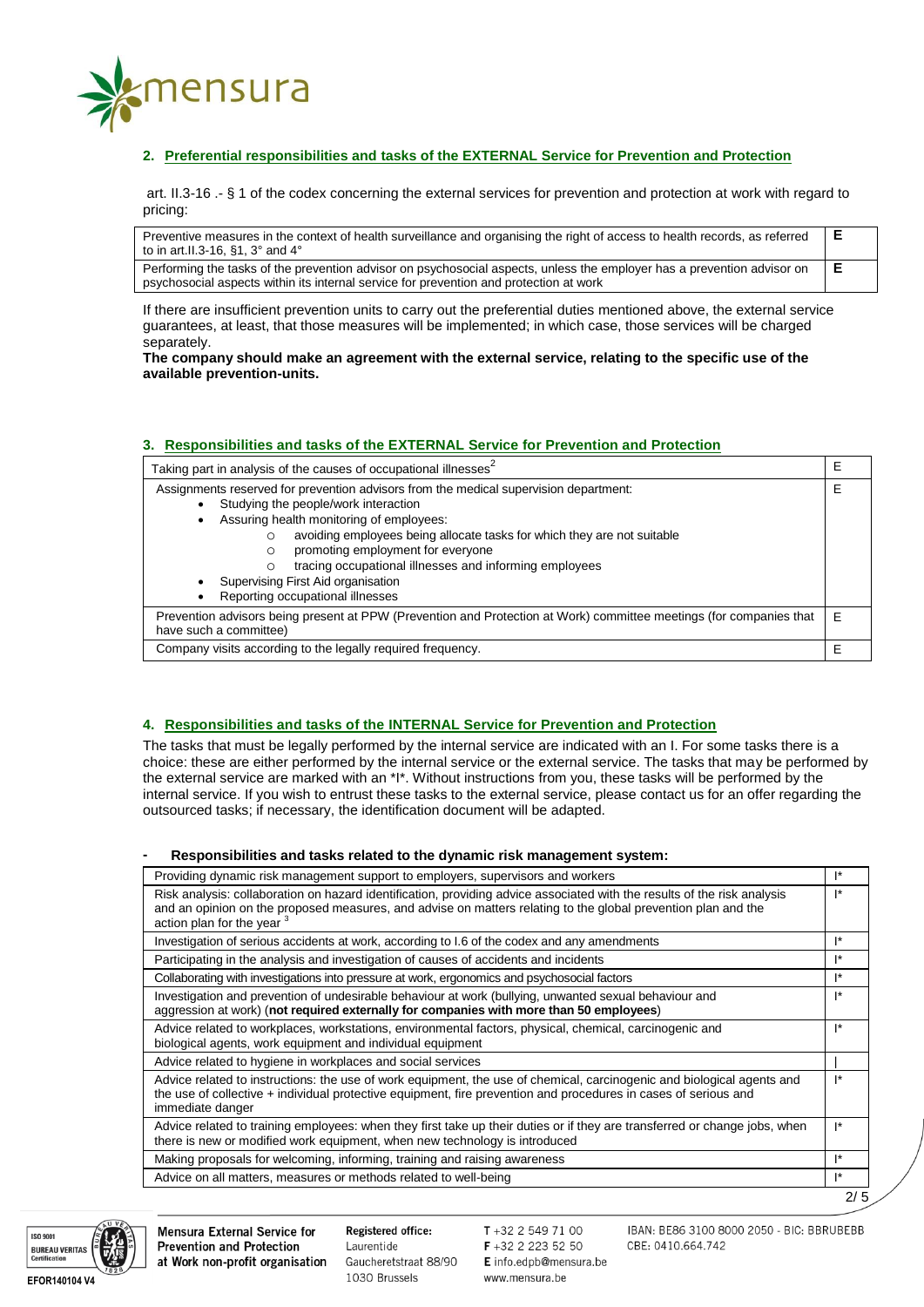

| Participating in the coordination of external companies                    |  |
|----------------------------------------------------------------------------|--|
| Being at the disposal of the employer, the supervisors and the employees   |  |
| Assisting with emergency procedures and the application of urgent measures |  |
| Assisting with the organisation of First Aid services                      |  |
| Performing all other statutory tasks                                       |  |

## In order to fulfil these tasks, prevention advisors must implement, at least, the following tasks:

**- As part of the permanent risk analysis + the global and annual prevention plan:**

| Frequent and systematic assessments of the workplace                                                    |    |
|---------------------------------------------------------------------------------------------------------|----|
| Assessment of workstations in cases of increased or new risks                                           |    |
| Comprehensive assessment of workplaces at least once a year                                             |    |
| Investigating occupational accidents and incidents (including serious ones, unless otherwise specified) |    |
| Research into well-being                                                                                | ı∗ |
| Performing or commissioning analyses or inspections                                                     | ı∗ |
| Examining working methods and manufacturing processes + proposing measures                              |    |
| Keeping documentation                                                                                   |    |
| Taking measures oneself in cases of an emergency and the management's absence                           |    |

### **- As part of the service's management and operations:**

| Compiling monthly or quarterly reports                                                                                                               |  |
|------------------------------------------------------------------------------------------------------------------------------------------------------|--|
| Compiling an annual report (the part from the E.S.P.P. will be provided automatically each year)                                                     |  |
| Compiling occupational accidents data sheets                                                                                                         |  |
| Compiling and endorsing documents related to work equipment and individual protective equipment (occupational<br>physician's approval is compulsory) |  |
| Maintaining documents for the authorities                                                                                                            |  |
| Secretarial work for the Committee                                                                                                                   |  |

#### **- Additional tasks of the internal service for prevention and protection:**

| Organising cooperation with the external service                                                                                                          |  |
|-----------------------------------------------------------------------------------------------------------------------------------------------------------|--|
| Providing the external service with all the relevant information                                                                                          |  |
| For risk analysis: cooperating with the external service                                                                                                  |  |
| Assisting the external service in the implementation of preventive measures                                                                               |  |
| Assisting in the development of procedures for serious danger, with the organisation of First Aid services and emergency care                             |  |
| First Aid in cases of accident or illness                                                                                                                 |  |
| Investigating occupational accidents and incidents (from 4 working days absence from work – and a global study during the<br>annual visit to the company) |  |

# **5. Organisation of the INTERNAL Service for Prevention and Protection**

 Composition of the internal service, the number of prevention advisors, their qualifications and duration of service:

Is the head of the internal service for prevention the employer? Yes/No

| Name of the internal prevention advisor | Duration of service | Qualification <sup>3</sup> |
|-----------------------------------------|---------------------|----------------------------|
|                                         |                     |                            |
|                                         |                     |                            |

- The skills that are represented internally so that the tasks can be carried out fully and effectively  $6$ :
- The administrative, technical and financial resources<sup>7</sup>
	- o Administrative resources:
	- o Technical resources:
	- o Financial resources:



Registered office: Laurentide Gaucheretstraat 88/90 1030 Brussels

T+32 2 549 71 00 F +32 2 223 52 50 E info.edpb@mensura.be www.mensura.be

IBAN: BE86 3100 8000 2050 - BIC: BBRUBEBB CBE: 0410.664.742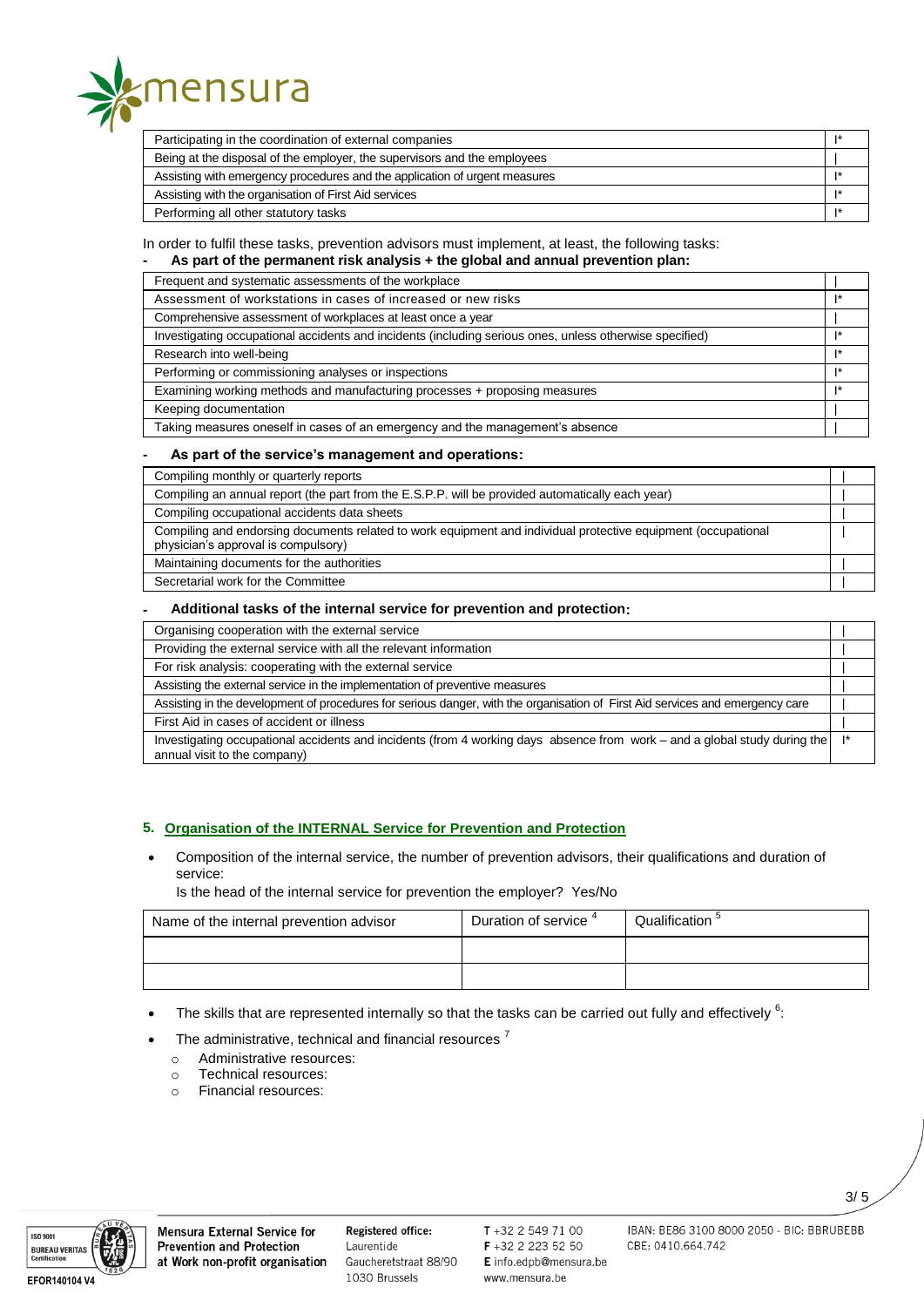

# **6. External Prevention advisors**

The experts of Mensura's External Service for Prevention and Protection at Work (a non-profit organisation) will assist the employer in carrying out the following tasks and duties.

- Discipline: **Medical supervision**
	- Time allocation: depending on the number of employees subject to medical supervision
	- o Occupational physician: <Name>
	- o Prevention advisor: <Name>
- Discipline: **Psychosocial stress**
	- o Time allocation: depending on the complaints related to harassment
	- o Prevention advisor on psychosocial aspects
		- o **French**
			- Tél.: 02/549 71 48
			- [Info.sepp@mensura.be](mailto:Info.sepp@mensura.be)
		- o **Dutch**
			- Tel.: 02/549 71 57
			- [Info.edpb@mensura.be](mailto:Info.edpb@mensura.be)

To consult the complete list of our psychosocial prevention advisors, please visit our website: [https://www.mensura.be/Client portal/Forms](https://www.mensura.be/en/client-portal/forms)

- Discipline: **Occupational safety** (in cases when the internal prevention service would like support in investigating serious occupational accidents, please specify when (e.g. in cases of extended absence, always in cases of fatality, all serious occupational accidents, etc.)
	- $\circ$  Time allocation: depending on the number of serious occupational accidents and any other assigned tasks
	- o Function: prevention advisor Level I (for investigating serious occupational accidents) or Level II safety for other tasks
- Discipline: **Ergonomics**

o

- o Time allocation: on request of the internal service or depending on the assigned aforementioned tasks
- o Function: prevention advisor or deputy prevention advisor for ergonomics
- Discipline: **Occupational hygiene**
	- o Time allocation: on request of the internal service or depending on the assigned aforementioned tasks
	- o Function: prevention advisor or deputy prevention advisor for occupational hygiene
- Discipline: **Occupational health care** (obligatory First Aid training)
	- o Time allocation: on request of the internal service or depending on the assigned aforementioned tasks
	- o Function: prevention advisor or deputy prevention advisor for occupational health care

This identification document remains valid subject to requests and/or services that are accepted by mutual consent by both parties, as an appendix to this identification document or if a new identification document is agreed that cancels or replaces the previous one.

Drawn up in good faith at ........................................................ on ............................................................

In two copies whereby each party declares that it has received, read and approved its own copy.

Name and signature Name and signature<br>
Company representative Company representative Regional Director Me

Regional Director Mensura



Mensura External Service for **Prevention and Protection** at Work non-profit organisation Registered office: Laurentide Gaucheretstraat 88/90 1030 Brussels

 $T + 3225497100$ F +32 2 223 52 50 E info.edpb@mensura.be www.mensura.be

IBAN: BE86 3100 8000 2050 - BIC: BBRUBEBB CBE: 0410.664.742